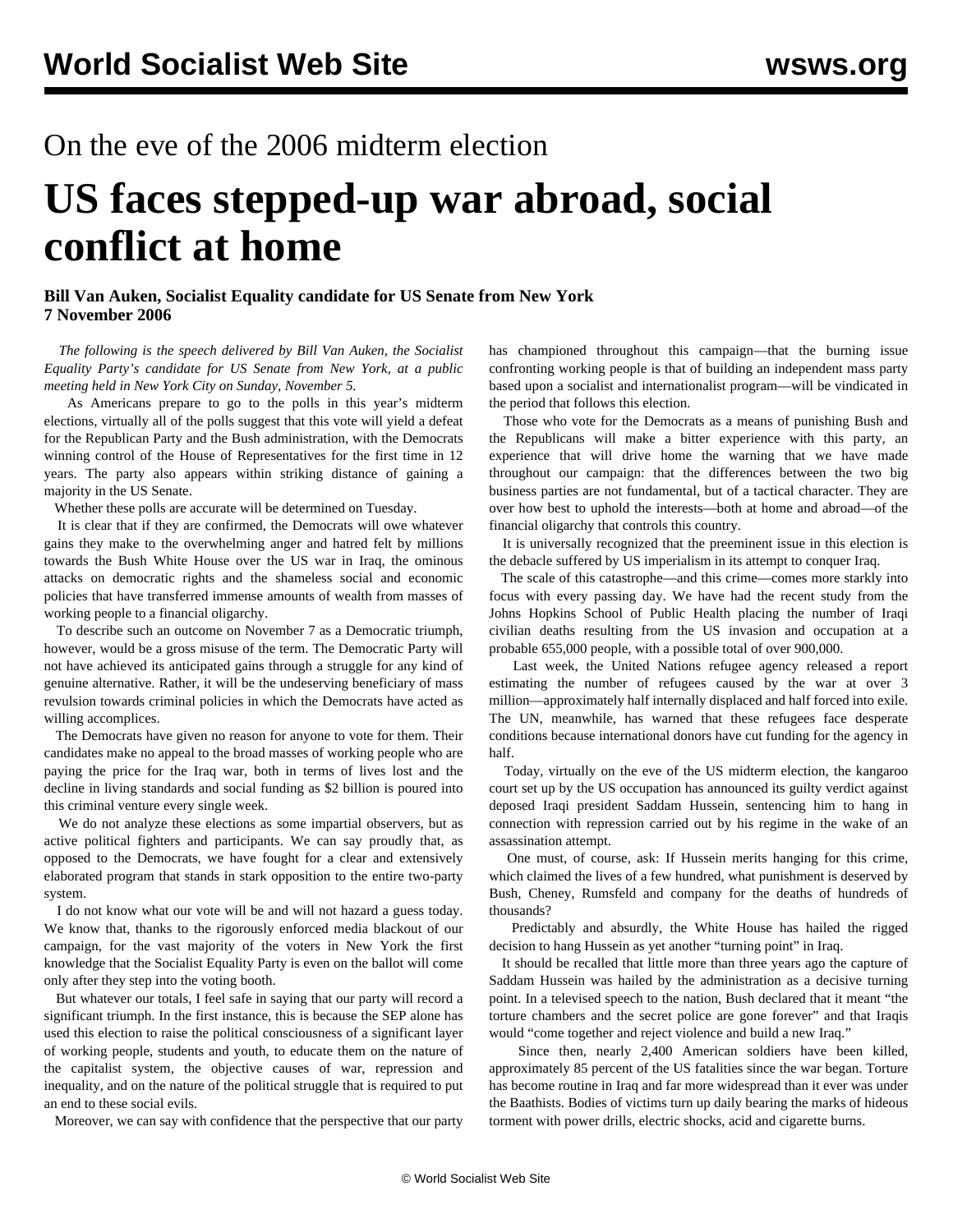One recent report indicating the depth of the crisis in Iraq came in a November 1 report by Patrick Cockburn of the British daily the *Independent,* entitled "Baghdad is Under Siege."

 He reports that well-armed Sunni militias have largely encircled the Iraqi capital, cutting off major highways leading in and out of Baghdad. Bloody sectarian battles are being fought for control of villages controlling these roads, while within the city itself entire neighborhoods are being ethnically cleansed of either Shia or Sunni minorities. One of the results of these developments, Cockburn says, is the beginning of food shortages in the city.

 He writes, "The impotence of US forces to prevent civil war is underlined by the fact that the intense fighting between Sunni and Shia around Balad, north of Baghdad, has raged for a month, although the town is beside one of Iraq's largest American bases. The US forces have done little and when they do act they are seen by the Shia as pursuing a feud against the Mehdi Army...

 "Another ominous development is that Iraqi tribes that often used to have both Sunni and Shia members are now splitting along sectarian lines."

 Within Baghdad itself, the much publicized US operation aimed supposedly at quelling violence through the deployment of thousands of additional troops has proven an abject failure, with the rate of sectarian killing continuing to spiral out of control and a sharp spike in US casualties.

 What can we anticipate after the election? If history is a guide, one can confidently predict a major escalation in the bloodletting.

 Let us recall what followed in the immediate wake of the last national election in November 2004. The Bush administration celebrated its reelection by launching a murderous siege of Fallujah, killing thousands of men, women and children and systematically leveling a city that was home to at least 300,000 Iraqis.

 It should be noted that two years after Fallujah was devastated, emptied of its population and then subjected to tight US control over who could enter the city, it has once again become a major center of resistance, with regular attacks on American forces.

 In 2004, the massacre in Fallujah was held in abeyance until after the election was out of the way. There is every reason to anticipate that a similar bloodbath is being prepared in the aftermath of this year's vote. This time, in all likelihood, the attack will be directed against the Shia population of Baghdad itself and may well be accompanied by a move to depose the Shia-dominated government of Prime Minister Maliki, who has publicly objected to US security operations against this sector.

 Such an offensive will hardly advance the stated goal of US policy, that of bringing stability to Iraq. On the contrary, it will in all likelihood bring a widening of the war.

 And what of the Democrats? Whether they regain control or remain a minority in Congress, it can be confidently predicted that they will not question in the slightest a new massacre of Iraqi civilians.

 The Democratic leadership's criticism of the Iraq war has never been an indictment of the criminal nature of this war of aggression, but rather that the Bush administration botched the job. Thus, my opponent Hillary Clinton recently declared that the administration was guilty of numerous "misjudgments." Among them, and I quote, "We didn't go with enough troops to establish law and order, to put down a marker as to our authority." What is she saying? She wanted more troops to put down a bigger marker in blood and to terrorize the Iraqi people into accepting the authority of a colonial occupier.

 Then, on the eve of the election, we have the bizarre episode with the mangled joke of Senator John Kerry, the Democrats' 2004 presidential nominee, about getting a good education or getting "stuck in Iraq."

 The Republicans succeeded for several days in making the gaffe by Kerry, who is not up for reelection, a bigger issue than the war itself. In part this was due to the venality of the press, which for the most part did not bother to report the prepared version of Kerry's remarks, which made it clear that the target of his remark was Bush. But it was even more decisively thanks to the cowardice of the Democrats, who responded in their overwhelming majority by joining in the Republican pile-on, demanding that Kerry apologize and banishing him from campaign events.

 Of course, the explosive content of Kerry's misstatement is the reality that the vast majority of those sent to Iraq are drawn from the working class and the poor who have neither the resources nor opportunities to seek higher education and are drawn into the military largely in search of employment and cash bonuses offered for enlistment. That Kerry could not hear the class implications of his own words only points to the vast gulf dividing him and other members of the financial elite from the mass of working people.

 The panicked reaction of the Democrats to Kerry's remark is one more indication of the party's support for militarism and a continued occupation aimed at achieving the American ruling establishment's bipartisan policy of seizing control of Iraq's strategically important oil reserves.

 In all likelihood, a Democratic victory on November 7 will signal a renewal of bipartisanship in pursuing this goal. This will be furthered as well by the anticipated release—shortly after the elections—of the report by the Iraq Study Group, headed by former Republican secretary of state James Baker and former Democratic representative Lee Hamilton.

 The recommendations of the bipartisan panel could further the Democratic agenda on Iraq, which is not to end the US occupation but to rescue it. Plans advanced by leading Democrats have ranged from tactical redeployment—meaning a withdrawal of US occupation troops to superbases and oilfields, with the use of increased air strikes to punish the restive population—to the partition of the country into Kurdish, Shia and Sunni enclaves.

 This is a proposal that would facilitate the negotiation of oil contracts with relatively powerless statelets, while necessitating a bloodbath and population transfers on a par with India's partition in 1948.

 A Democratic ascendancy in the US Congress will also make all the more likely the renewal of the draft—the dragooning of American youth into the military to serve as cannon fodder in Iraq and elsewhere.

 Illinois Congressman Rahm Emanuel, the principal figure in the US House of Representatives responsible for selecting this year's Democratic candidates, has written a book entitled *The Plan,* which lays out the party's agenda on a number of issues. This includes the creation of a new mandatory program of "universal citizen service" in which "all Americans between the ages of 18 and 25 should be asked to serve their country by going through three months of basic civil defense training and community service."

 While the book claims this is not a step toward the draft, one doesn't have to be a soothsayer to predict that, combined with Democratic criticisms that not enough troops have been deployed in Iraq and the party's proposal to significantly expand the ranks of the US Army, this is precisely what it represents.

 And the restoration of the draft to provide the military forces needed in both current and future US wars can far better be advanced by the Democrats than by discredited figures like Bush, Cheney and Rumsfeld. Already, Democratic politicians have indicated the line of the "liberal" argument for expanded militarism, pitching it as "equality of sacrifice" in which the burden would not be borne only by the disadvantaged.

 Thus, while a Democratic victory on November 7 will be the result, above all, of mass popular opposition to the US war in Iraq, its effect will be quite the opposite—a deepening and expansion of American militarism.

 Of course, there is no guarantee that even a tactical shift in relation to US policy can be effected without precipitating a deep-going political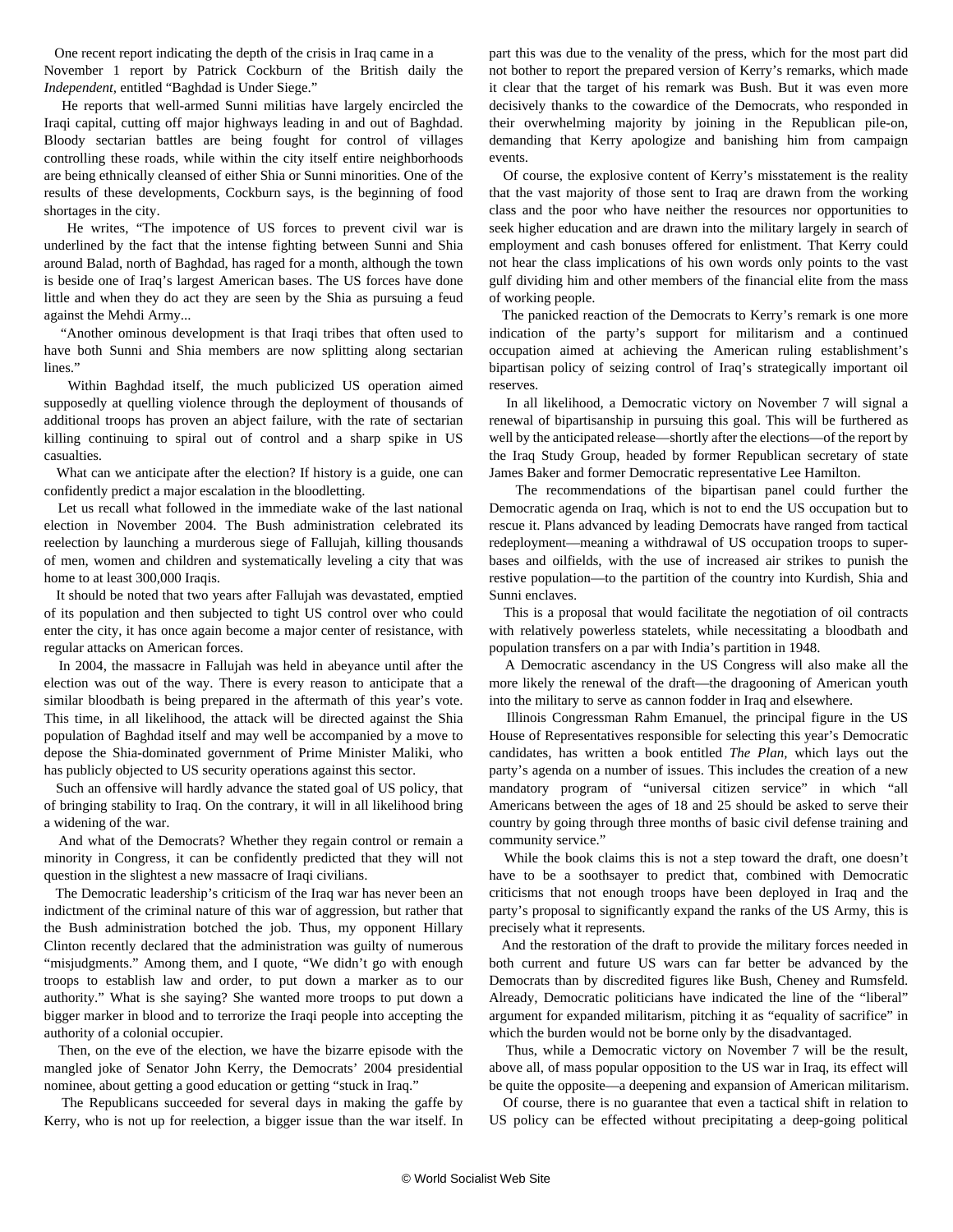crisis. The gang of war criminals in the Bush administration fear that even the suggestion of backing down can lead to political and personal ruin.

 Thus, on Friday, Cheney told ABC news, "It may not be popular with the public. It doesn't matter, in the sense that we have to continue what we think is right." The objective, he said, "is victory in Iraq. And it's full speed ahead on that basis."

 And what about the question of democratic rights? Again, a look at the positions of Hillary Clinton, my Democratic opponent and the perceived front-runner for the 2008 presidential nomination, provides ample insight into what can be expected. In the debates with her right-wing Republican challenger, Clinton took pains to stress her support for the USA Patriot Act, noting that her only qualms were over what she perceived as insufficient funds to pursue its police-state goals within New York itself.

 While she voted against the Military Commissions Act, she and the rest of the Senate Democratic leadership decided not to use a filibuster to block this frontal attack on the US Constitution, including the abrogation of the bedrock principle of habeas corpus. More recently, she has voiced her support for legislation giving the US president authority to order the torture of suspects in "extraordinary" situations. In short, no halt in the destruction of democratic rights can be anticipated, much less a reversal of the reactionary measures implemented over the past five years.

 Finally, on the question of social inequality, continuity with the past five years is also indicated. Nowhere have the Democrats waged a campaign appealing directly to the class grievances of hundreds of millions of American working people over the decline in real wages, under conditions in which the top 1 percent has doubled its share of the national income. Instead, Democrats have run largely on a program of fiscal austerity, demanding no new taxes and no increased social expenditures. At the same time, the party calls for an expansion of the military budget.

 Moreover, Democratic leaders in the House who are poised to take over key regulatory committees have gone to great lengths to reassure the ruling elite that they face no threat to their wealth and power. Thus, New York Congressman Charlie Rangel, who would head the House Ways and Means Committee, which sets tax policy, has sworn that there will be no attempt to reverse the sweeping tax cuts for the wealthy signed into law by the Bush administration.

 On Saturday, another erstwhile liberal, Massachusetts Congressman Barney Frank, who would head the House Financial Services Committee, told the *Wall Street Journal* that he was prepared to ease enforcement of the Sarbanes-Oxley Act, the rather mild regulatory legislation passed in the wake of Enron and other corporate scandals, and would make no attempt to regulate hedge funds used by the wealthy to garner superprofits from insider deals.

 The character of the Democratic candidates themselves represents another pledge to the ruling elite that the party's ascension will not shift fundamental policy. They have been handpicked by the right wing of the party to include a number of former Republicans, business executives, former military officers and opponents of abortion rights and gay marriage.

 There can be no anticipation of relief from the deepening crisis facing millions of American working people, who are confronted by falling living standards, rising debt and the destruction of social services. There is every indication that this crisis will deepen sharply in the months following the election.

 The Bush administration last week hailed the latest unemployment figures, which showed the official jobless rate at 4.4 percent, the lowest level since May 2001. But these figures only serve to mask the real state of affairs.

 The economy added only 92,000 new jobs in October, far fewer than the 150,000 required to keep pace with the number of new applicants seeking to enter the workforce.

This reality found stark expression here in the streets of Manhattan on

Friday. When a Times Square candy store placed an ad for new workers—65 full-time jobs and about 140 part-time—an estimated 5,000 people turned out, prompting the city to deploy mounted police to control the crowd. The company was so overwhelmed that it shut its doors and cops ordered the crowd to disperse.

 In addition to the low growth in employment, the Labor Department reported that the manufacturing sector lost 39,000 jobs in October and the construction industry, shaken by a fall in the housing market, lost 26,000. Meanwhile, economic growth figures have plunged from 5.6 percent in the first quarter of this year to 1.6 percent in the third quarter. As hiring trends generally lag several months behind such changes in economic growth, a further wave of mass layoffs is in the offing.

 Underlying these immediate negative economic indices lie the gross imbalances in the global capitalist economy, underscored by the record US trade and budget deficits, which threaten to precipitate a major worldwide recession.

 Thus, the inevitable disillusionment with the Democratic Party will unfold in tandem with a deepening social and economic crisis, creating the conditions for a radicalization of a new layer of workers, students and youth.

 We do not underestimate the difficulties ahead or the political confusion that a Democratic victory may precipitate, at least in the immediate term. The pragmatic tendency expressed in the familiar sentiment—"give them a chance, they just got in there"—will undoubtedly make itself felt. But, as Trotsky noted in a previous period of great crisis, "objective historical necessity in the long run will cut a path for itself in the consciousness of the vanguard of the working class."

 Our election campaign has served to prepare that path. We have every reason to be proud of this campaign waged in New York and nationwide and every reason to anticipate that the struggle we have waged for our program has made an impact and will bear fruit in the coming period.

 We began this campaign in July with the extraordinary effort by comrades and supporters to collect the daunting number of signatures required by the state to secure a place on the ballot. In the space of just six weeks, we gathered 25,000 signatures across more than half of the congressional districts in the state, from New York City to Buffalo.

 This achievement was testimony to both the political determination of our own members and supporters and the intersection of the demands raised by our party for an end to the Iraq war, a halt to the attacks on democratic rights and for social equality with the changes in consciousness among broad layers of the working class.

 The overcoming of the hurdles placed in the path of our party here in New York was joined with the full-scale battle we were compelled to wage against the Democratic Party in Illinois, which conducted an extralegal campaign to keep Joe Parnarauskis, the SEP's candidate for the state Senate, off the ballot. This battle, which won the party widespread sympathy, only underscored the degradation of the entire American political system and the necessity for a revolutionary socialist alternative.

 Through the generous sacrifices of comrades and supporters, we were able to open a campaign headquarters and print tens of thousands of election brochures that were distributed throughout the petitioning drive and afterwards.

 At the end of September, we had the publication of our national election statement, which firmly distinguished our campaign from that of any other party. This 11-page document provides not only a concrete program, but a scientific analysis of the fundamental political questions facing the American and international working class. In stark contrast to the lies and slanders that pass for political propaganda in the two big business parties, our program has served to educate the working class.

 Moreover, in the course of the campaign we issued at least 40 statements, addressing issues ranging from the bipartisan support of Clinton and the Republicans for the continuing war in Iraq, to police-state